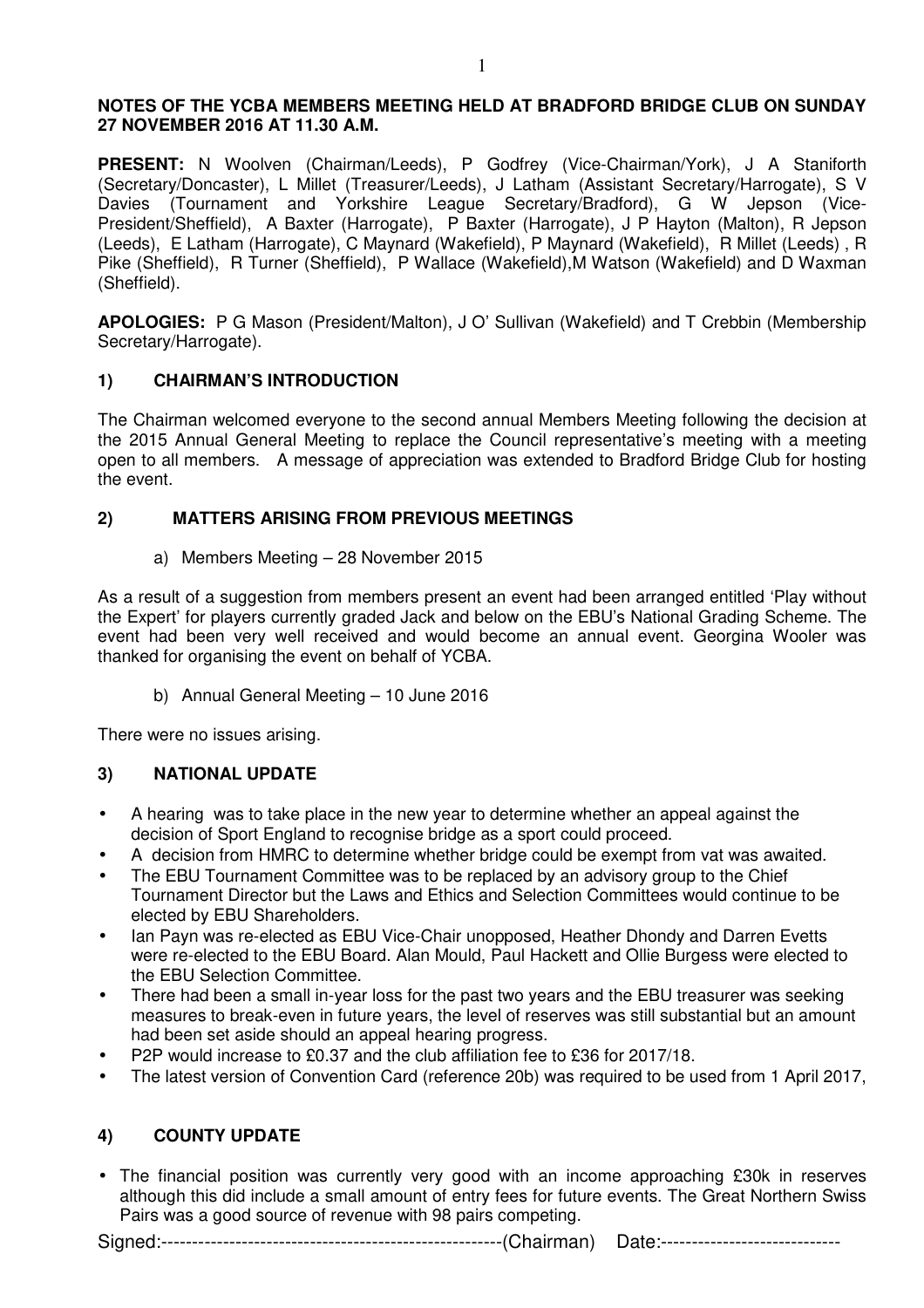- The county was now administering three former EBU Congress events the latest being the Harrogate Spring Congress at the Cairn Hotel in February 2017 with a meal between sessions on Saturday included in the entry fee. Income levels were being monitored to ensure that the county remained within the limit for not charging vat.
- Two heats of an EBU simultaneous 'Gentle Duplicate' event on 27 December 2016 would be held at Leeds and Sheffield Bridge clubs
- There was a vacancy for a County Youth Officer and anyone interested in undertaking all or some of the role was asked to contact YCBA Officers. David Waxman was a now a member of EBED (English Bridge Education and Development) so resources and support including contact details of other County Youth Officers was available
- The Board would begin to consider succession planning as there was a need to continue to recruit volunteers to support the work of the Board in organising events and administrative requirements to ensure the continuing success of the county.
- The dates for next season's Yorkshire league fixtures would be available in the next few weeks after finalisation by the Yorkshire League Committee

# **5) BRIDGE DEVELOPMENT UPDATE**

- A training event with David Bakshi had been arranged for 11 December 2016 at Wakefield BC aimed primarily at players competing in Divisions 1-3 of the Yorkshire League at a cost of £10 per delegate with YCBA meeting the remaining cost. A request was made for a similar event to be arranged for players competing in lower divisions of the Yorkshire League with possibly shorter sessions prior to Congress events using hands from the previous day.
- Huddersfield BC had hosted a teacher training event which YCBA continued to fund a club's second delegate. The EBU teaching programme was to be revised from September 2017 following the establishment of an Advisory Group by EBED to review how the management of teaching bridge could be developed.
- There was no national Junior Teach-In event in 2016 but two regional events took place. It was expected to resurrect the national event in 2017 at the beginning of September at Loughborough University with a similar programme but incorporating some recreational non- bridge activities.
- Two Yorkshire schools participated in playing against members of the House of Lords which had been a successful day. However it was felt more support was needed from teachers to develop these events. Many efforts had been made to engage schools to introduce bridge there had been only a modicum of success. An open afternoon was taking place at Sheffield BC on 11 December 2016 which was free of charge.
- Declining membership was now a key focus nationally and YCBA had been awarded a grant from the EBU to pilot a membership drive and volunteers were being sought to work across the county to establish initiatives to attract new members. The age profile of members was continuing to increase with well over 20% over the age of 75. Whilst the number of people attending bridge classes was in excess of 400 only a small number of the people joined bridge clubs and became playing members. It was noted that those attending classes at Doncaster Bridge Club were required to be paying members of the club (normally a half yearly subscription being payable in the first year) and participated in simple duplicate sessions with a view to graduating to full sessions at a later date.

# **6) COUNTY MATCHES**

The county had been less successful than in previous years and did not retain the Presidents Cup for what would have been an unprecedented third time and the Tollemache team had narrowly missed qualifying for the final stage needing a loss of 11-9 in the final match but losing 15-5 against the second placed team.

# **7) PUBLICATION OF YCBA NEWSLETTER**

Views were sought from those present as to the value of a regular newsletter circulated electronically to those that wished to subscribe which was around 50% of the total membership. Almost everyone present indicated that they personally read the newsletter and found the content interesting. A

Signed:-------------------------------------------------------(Chairman) Date:-----------------------------